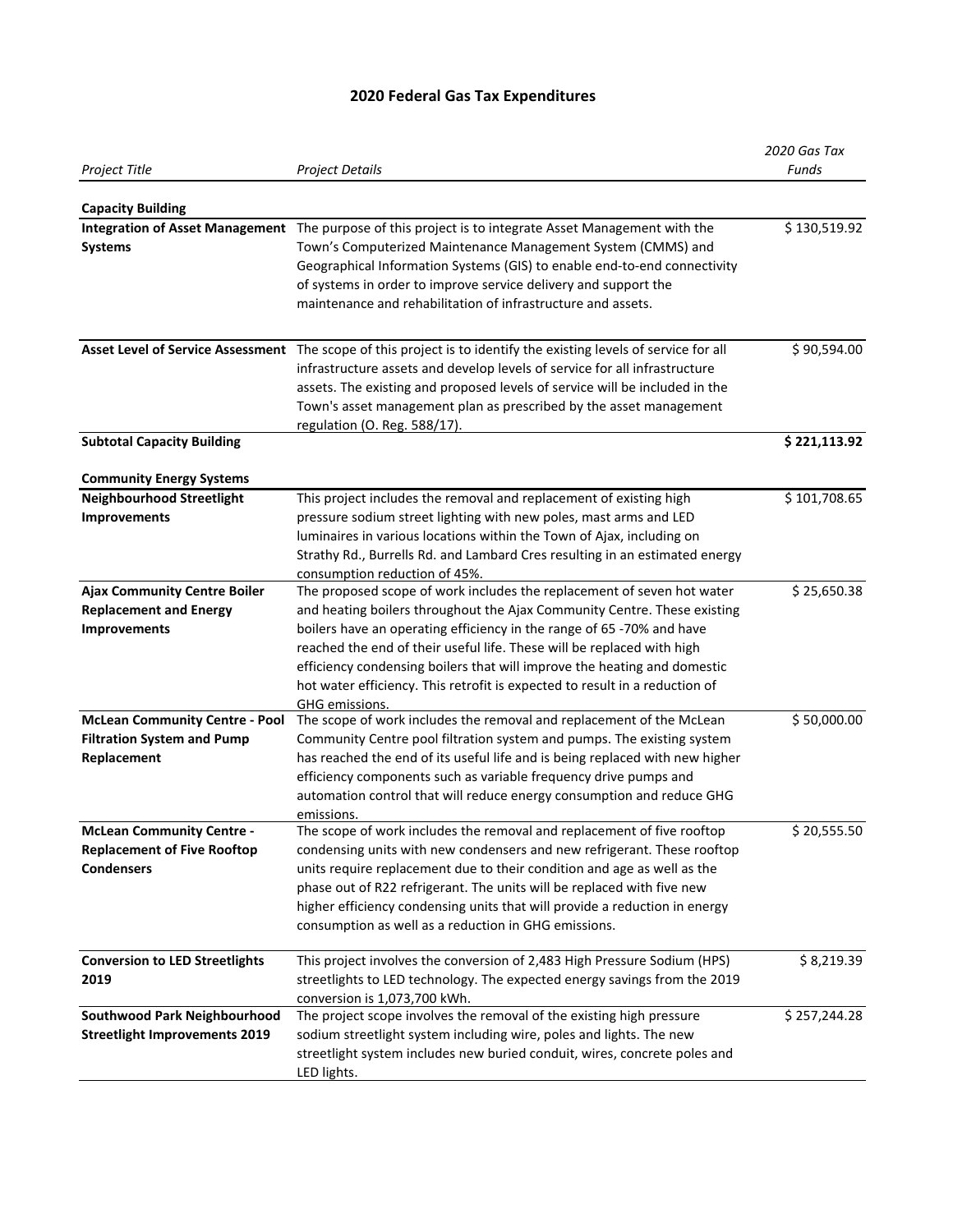## **2020 Federal Gas Tax Expenditures**

|                                                                                                                               |                                                                                                                                                                                                                                                                                                                                                                                                                                                                                                           | 2020 Gas Tax   |
|-------------------------------------------------------------------------------------------------------------------------------|-----------------------------------------------------------------------------------------------------------------------------------------------------------------------------------------------------------------------------------------------------------------------------------------------------------------------------------------------------------------------------------------------------------------------------------------------------------------------------------------------------------|----------------|
| Project Title                                                                                                                 | <b>Project Details</b>                                                                                                                                                                                                                                                                                                                                                                                                                                                                                    | Funds          |
| <b>Community Energy Systems (Continued)</b>                                                                                   |                                                                                                                                                                                                                                                                                                                                                                                                                                                                                                           |                |
| Ajax Library Main Branch -<br><b>Building Improvements (Main</b><br><b>Library - Roof and Envelope</b><br><b>Replacement)</b> | The scope of work is the design and rehabilitation of the building envelope<br>to Main Library Branch. Work includes removal and replacement of the<br>entire roofing assembly, EIFS cladding, exterior tile cladding, skylight<br>replacement and curtain wall, block cladding and miscellaneous structural<br>repairs.                                                                                                                                                                                  | \$1,370,735.58 |
| <b>Walkway Lighting Infrastructure</b><br>Improvements (2017-2019)                                                            | This project involves conversion of pathway lighting infrastructure to LED<br>technologies (including pole replacements, new wiring, and new<br>luminaires). The goal is to achieve improved lighting quality and<br>consistency on Town pathways as well as energy savings.                                                                                                                                                                                                                              | \$19,219.91    |
| <b>Subtotal Community Energy Systems</b>                                                                                      |                                                                                                                                                                                                                                                                                                                                                                                                                                                                                                           | \$1,853,333.69 |
|                                                                                                                               |                                                                                                                                                                                                                                                                                                                                                                                                                                                                                                           |                |
| Culture<br><b>Quaker Meeting House</b><br><b>Renovations</b>                                                                  | The Quaker Meeting House was originally erected in 1867 and is a<br>designated historical property under Section 29 (Part IV) of the Ontario<br>Heritage Act.<br>Renovations have been completed to the building including accessible<br>washroom upgrades and rehabilitation to the foundation, structure,<br>electrical, HVAC and plumbing systems, masonry and roof repairs as well as<br>interior finishes upgrades including flooring & painting, new kitchen and<br>hazardous material remediation. | \$10,175.95    |
| <b>Subtotal Culture</b>                                                                                                       |                                                                                                                                                                                                                                                                                                                                                                                                                                                                                                           | \$10,175.95    |
| Recreation                                                                                                                    |                                                                                                                                                                                                                                                                                                                                                                                                                                                                                                           |                |
|                                                                                                                               | Audley Recreation Centre Phase 2 44,800 sq ft expansion to an existing recreation facility that provides an<br>active living studio, change rooms, multi-functional space for programming<br>for all ages, community rooms, and a branch library.                                                                                                                                                                                                                                                         | \$50,506.35    |
| <b>Subtotal Recreation</b>                                                                                                    |                                                                                                                                                                                                                                                                                                                                                                                                                                                                                                           | \$50,506.35    |
| <b>Local Roads and Bridges</b>                                                                                                |                                                                                                                                                                                                                                                                                                                                                                                                                                                                                                           |                |
| <b>Reconstruction of Lakeview</b><br><b>Boulevard</b>                                                                         | The scope of work includes the full depth reconstruction of Lakeview<br>Boulevard from Pickering Beach Road to Poplar Ave and from Maple Ave to<br>Shoal Point Road including culvert replacement, drainage improvement,<br>curb replacement, new trail, and installation of top lift asphalt from<br>Pickering Beach Road to Shoal Point Road. Project also includes<br>geotechnical investigations and the detailed design of Range Line Road<br>which will be a future Gas Tax funded project.         | \$449,302.09   |
| <b>Dreyer Drive Reconstruction</b>                                                                                            | The scope of work includes reconstruction of approximately 1.0 km of<br>Dreyer Drive (from Harwood Ave to Clements Rd), including curb and<br>sidewalk replacements.                                                                                                                                                                                                                                                                                                                                      | \$1,521,890.11 |
| <b>Rotary Park Boardwalk</b>                                                                                                  | Design and construction of a new 130m boardwalk located at the eastern<br>terminus of the Duffin's Creek pedestrian bridge, connecting the<br>pedestrian bridge with the Rotary Park and waterfront trail.                                                                                                                                                                                                                                                                                                | \$13,569.41    |
| <b>Local Roads and Bridges (Continued)</b>                                                                                    |                                                                                                                                                                                                                                                                                                                                                                                                                                                                                                           |                |